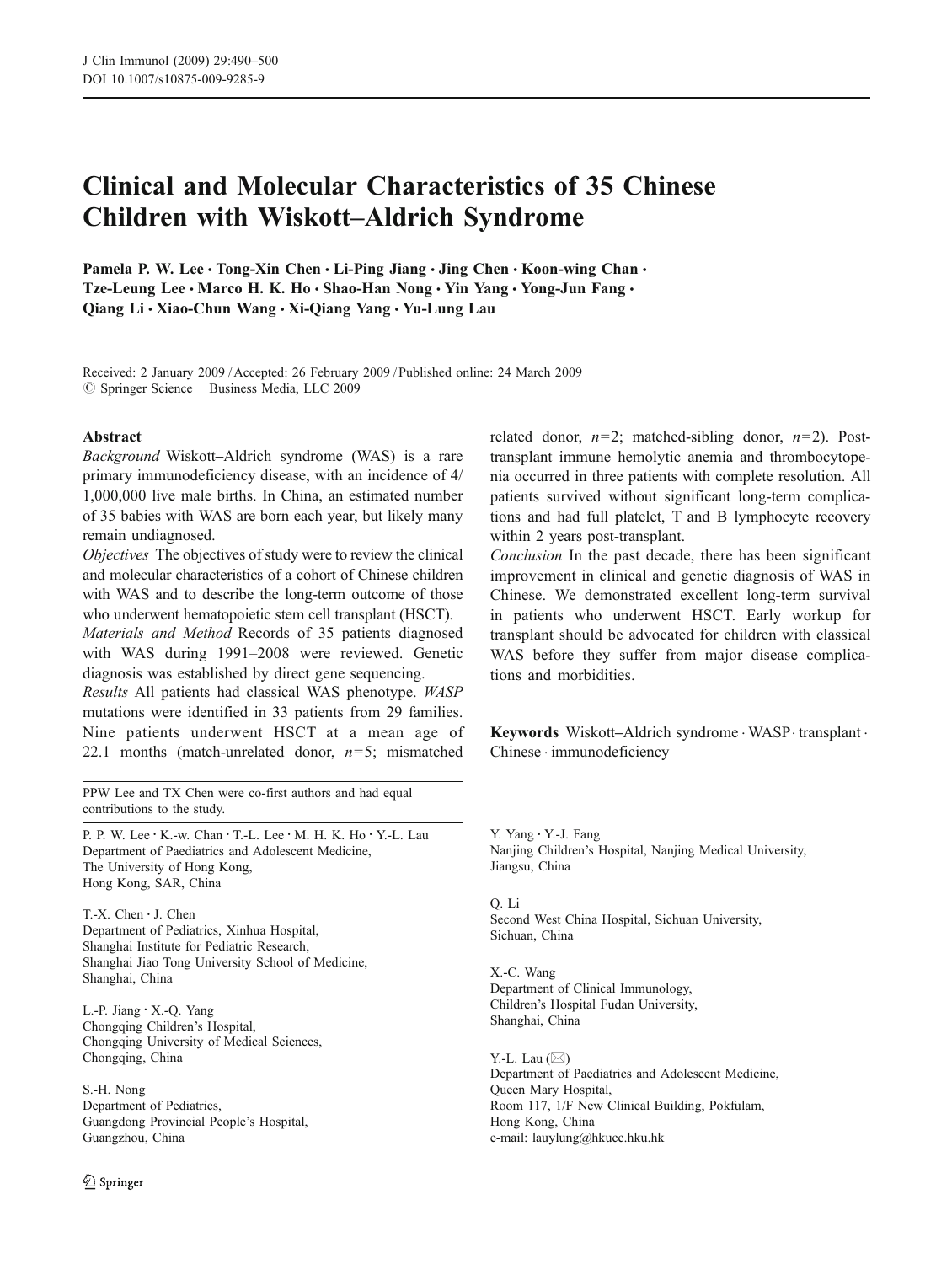## Introduction

Wiskott–Aldrich syndrome (WAS) is a rare X-linked recessive primary immunodeficiency disorder (PID), characterized by thrombocytopenia with reduced platelet volume, eczema, recurrent infections, and autoimmune manifestations. It is caused by an absence or defect in the WAS protein (WASP), a cytoplasmic protein involved in actin polymerization, cytoskeleton reorganization, and intracellular signaling [[1\]](#page-10-0). WASP is expressed in all hematopoietic stem cell-derived lineages and is encoded by the WASP gene located in Xp11.22–11.23 [\[2](#page-10-0)]. Different types of WAS gene mutations lead to a variety of clinical phenotypes, including classical WAS, X-linked thrombocytopenia, and X-linked neutropenia. Patients with classical WAS are susceptible to potentially life-threatening complications, including hemorrhage, invasive infections, and malignancies, particularly EBV-related lymphoma. Hematopoietic stem cell transplantation (HSCT) is the definitive cure, and long-term outcome is excellent particularly in those who received HSCT early in their disease course [\[3](#page-10-0), [4\]](#page-10-0).

Clinical severity and overall survival correlated with the degree of WASP expression, and a certain degree of genotype–phenotype correlation has been demonstrated [[5](#page-10-0)–[7\]](#page-10-0). Nonsense or frameshift mutations are often associated with severe disease, while missense mutations or splice site mutations affecting non-invariant sites are associated with the milder phenotype. Molecular diagnosis does not only confirm the clinical diagnosis and aids genetic counseling of the affected families but it also provides important prognostic information.

From the literature, less than 20 cases of genetically confirmed WAS were reported in the Chinese population, and all were classical WAS [\[8](#page-10-0)–[13\]](#page-10-0). With an incidence of four per million live male births [[14,](#page-10-0) [15](#page-10-0)], it is estimated each year that approximately 35 boys with WAS are born in China, and a significant proportion may remain undiagnosed. In the past 10 years, we performed molecular diagnosis for 35 WAS patients. This study summarized the clinical, immunological, and molecular characteristics of these patients and demonstrated excellent long-term outcome in nine patients who received HSCT.

Queen Mary Hospital is a university teaching hospital, and the pediatric immunology unit is a tertiary referral center for patients with PIDs. Genetic studies for PIDs are

# Methodology

## Patients

performed on a research basis for local patients as well as patients referred from centers in China and overseas. Mutation study was performed at no cost to the patients or the referring institutions. Clinical and immunological data at diagnosis was provided by the referring doctors. Consent for genetic study was obtained from parents.

## Data Collection

Information on demographics, including the date of birth, age at initial symptom, age at diagnosis, and date of diagnosis, was collected. The clinical features at presentation, type of infections which occurred at or prior to diagnosis, the lowest platelet count ever documented, lymphocyte subsets, and serum levels of IgG, IgA, IgM, and IgE at the time of diagnosis were recorded. Lymphocyte proliferation assay was performed with phytohemagglutinin (PHA), Concanavalin A (ConA), and pokeweed mitogen (PWM) as stimuli.

#### Hematopoietic Stem Cell Transplantation

Hematopoietic stem cell transplantation was performed in nine patients. The clinical features of seven patients managed in Hong Kong were previously reported locally [\[16\]](#page-10-0). All patients had clinical scores of 4–5 before transplant. The origin of stem cells included bone marrow (BM,  $n=6$ ), peripheral blood (PB,  $n=2$ ), and cord blood  $(n=1)$ . Five patients received HSCT from HLA-matched unrelated donors, two from matched-sibling donors (MSD), and two from mismatched related donors (MMRD). A conditioning regimen containing busulfan (20 mg/kg total dose), cyclophosphamide (200 mg/kg total dose), and antithymocyte globulin (ATG) was used in five patients, and one patient received busulfan/cyclophosphamide only. One patient received VP-16, cyclophosphamide, and B-CNU for conditioning because of prior chemotherapy for EBV large cell lymphoma. Conditioning with busulphan, cyclophosphamide, and Campath 1G for ex vivo T-cell depletion (Wellcome Biotech, Beckenham, UK) was given to two patients who received bone marrow from MMRD. None of the patients received irradiation. All patients received cyclosporine and methotrexate for GVHD prophylaxis. Neutrophil engraftment was defined as >500 granulocytes per microliter and platelet engraftment as stable or increasing platelet count  $>50 \times 10^9$ /L without further necessity of substitution. Post-transplant immunoreconstitution was evaluated by lymphocyte subsets (CD3, CD4, CD8, CD19, CD16/56), lymphocyte proliferation, and immunoglobulins. T-cell recovery was defined as CD3 cell count  $>1,500/\mu L$  and CD4 cell count  $>1,000/\mu L$  and positive lymphocyte proliferations induced by PHA, ConA, and PWM. Several techniques were used for chimerism studies,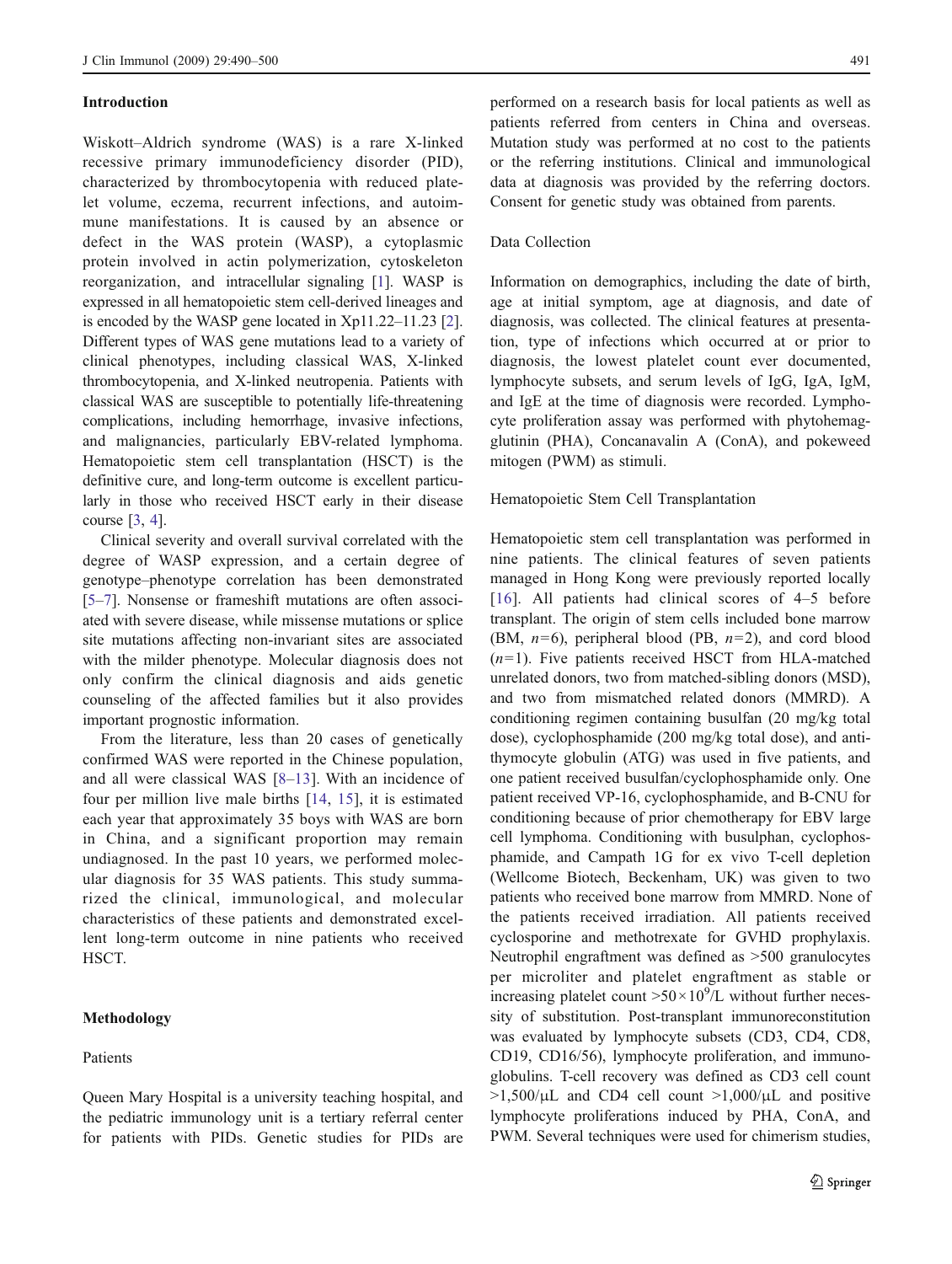including karyotyping, assessment of red blood cell antigens, HLA-typing, XY-FISH, and PCR-based analysis of polymorphic DNA markers.

## WAS Gene Analysis

Molecular study for WAS gene mutation was performed for patients, and carrier status of their mother, female siblings, or maternally related female family members was confirmed, according to the method described previously [\[9](#page-10-0)]. Briefly, genomic DNA was isolated from peripheral blood and PCR direct sequencing, including all the coding sequences, and flanking splice sites of the 12 exons were performed. Homology analysis with the WAS reference sequence was performed using the NCBI program BLAST ([http://www.ncbi.nlm.nih.gov/BLAST/\)](http://www.ncbi.nlm.nih.gov/BLAST/). Effect of splice junction mutations was confirmed by RT-PCR or by bioinformatics analysis (Automatic Splice site Analysis, [https://splice.uwo.ca/\)](https://splice.uwo.ca/). When a missense mutation was identified, genotyping of 100 alleles would be performed to rule out the possibility of being a polymorphism.

## **Results**

## Demographics

All patients were ethnic Chinese. Seven patients were diagnosed and treated in Hong Kong, including one patient who was referred from Macau. Twenty-eight patients were managed in seven hospitals in China and were referred to us for genetic diagnosis. Thirty-one kindreds were identified (Table [I](#page-3-0)); there were two pairs of twins (Patients P14a/ P14b and P16a/P16b) and one pair of siblings (P20a/P20b), and two patients were cousins (P12a/P12b).

All patients were symptomatic by the age of 8 months, and 18 patients (51.4%) were worked up because of thrombocytopenia in the neonatal period. The rest presented with bleeding, eczema, and recurrent infections. The median age at diagnosis was 11 months (range, 1– 42 months), and the average time at diagnosis from initial presentation was  $9.8 \pm 11.3$  months. Twelve  $(34.3\%)$ patients had family history of bleeding tendency or recurrent infections in their male siblings  $(n=7)$  or maternally related male family members  $(n=5)$ , but the mean age at diagnosis of WAS between those with or without family history was not statistically different  $(12.3\pm$ 8.5 months and  $13.3 \pm 10.7$  months, respectively,  $p=0.78$ ).

# Hematological and Immunological Features

At presentation, vast majority of patients had anemia of variable severity. Major bleeding events included intracranial bleeding  $(n=2, \text{ both complicated by seizures})$  and massive hemetemesis  $(n=1)$ , while the others had chronic per-rectal bleeding  $(n=19, 54.3\%)$ , recurrent epistaxis  $(n=19, 54.3\%)$ 11, 34.1%), and petechiae  $(n=12, 34.3\%)$ . Eczema was present in all patients. Six patients (17.1%) were documented to have autoimmune hemolytic anemia (AIHA). Six (17.1%) patients had neutropenia. The absolute lymphocyte count was  $4.1 \pm 2.4 \times 10^9$ /L at presentation, and five patients (14.3%) had lymphopenia according to age-matched reference.

Data on IgG/A/M and IgE were available in 27 and 23 patients, respectively, as shown in Fig. [1.](#page-4-0) Raised serum IgG  $(>1,000 \text{ mg/dL})$  and IgA  $(>100 \text{ mg/dL})$  was found in 59.3% and 40.7%, respectively. Low serum IgM  $(\leq 50 \text{ mg/dL})$  was present in 51.8% of patients, while two (7.4%) had raised IgM, and serum IgE level was elevated in 87% of them.

Data on lymphocyte subset were available for 26 patients, but the pattern was heterogeneous. Diminished CD4+ lymphocyte count was found in 16 patients, and reversed CD4/CD8 ratio was found in ten patients. Twelve patients had raised NK cell count. Lymphocyte proliferation test was performed in 11 patients, and four of them had reduced response. A detailed discussion of the immunophenotypes of P18 and P30 was previously published [\[17](#page-10-0)].

#### Infections

Most patients had recurrent upper respiratory tract infection  $(n=12)$ , otitis media  $(n=6)$ , pneumonia  $(n=13)$ , and skin abscess  $(n=7)$ . Three patients had bacteremia caused by Neisseria meningitidis, Streptococcus pneumoniae, and streptococcus species, respectively. P30 had herpetic gingivostomatitis and CMV interstitial pneumonitis as previously described [\[17\]](#page-10-0).

#### Malignancy

Lymphoma was diagnosed in P30 at 3 years of age. He was found to have persistent right lower zone opacification on chest X-ray, and bronchosopy revealed right bronchial obstruction and biopsy confirmed to be high-grade large B-cell lymphoma. Lung biopsy specimen revealed clonal population of B lymphocytes and Ebstein–Barr virus, suggesting that the lymphoma was EBV-related. He was treated with chemotherapy (UKCCSG-902) with good response. In view of the high recurrence rate of B-cell lymphoma in WAS, match-unrelated donor (MUD) transplant was performed 6 months after completion of chemotherapy.

#### Mutations

WAS mutations were found in 33 patients from 29 families and are summarized in Table [I](#page-3-0). The types of mutations and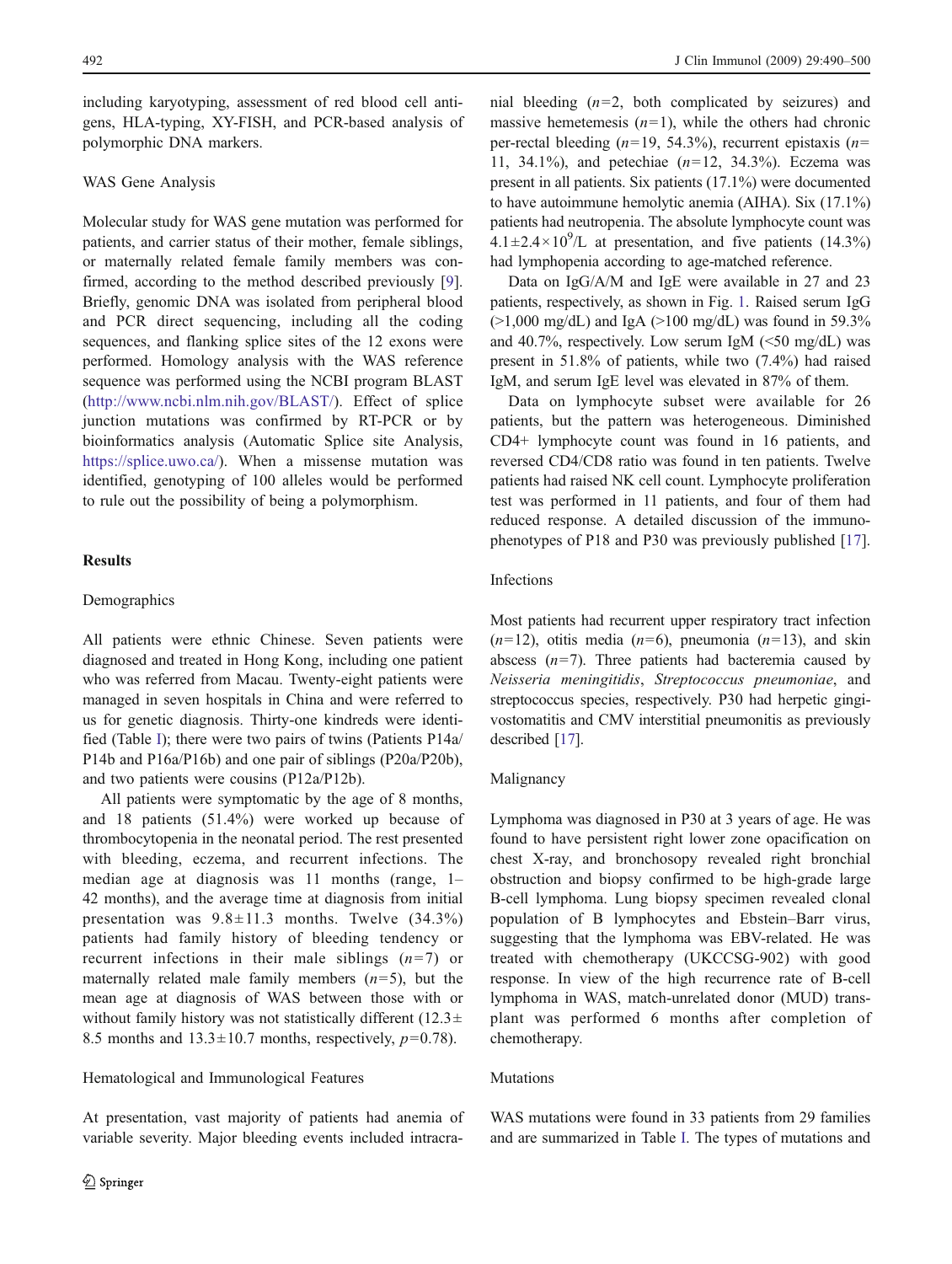# <span id="page-3-0"></span>Table I Clinical Data of 35 Patients with WAS

|                 | Patient Age of<br>onset | Lowest<br>platelet count<br>$(\times 10^9$ /L) |                      |           | Autoimmunity Exon/intron Genomic/cDNA<br>mutation                                             | change                       | Predicted codon Unique/recurrent<br>mutation | Maternal<br>carrier<br>status |
|-----------------|-------------------------|------------------------------------------------|----------------------|-----------|-----------------------------------------------------------------------------------------------|------------------------------|----------------------------------------------|-------------------------------|
| Nonsense        |                         |                                                |                      |           |                                                                                               |                              |                                              |                               |
| $\mathbf{1}$    | Neonate                 | 6                                              | No                   | Exon 1    | c. $155C > T$                                                                                 | p.R41X                       | Recurrent                                    | Carrier                       |
| $\mathfrak{2}$  | Neonate                 | 15                                             | No                   | Exon 5    | c. $506C > T$                                                                                 | p.Q158X                      | Unique $[9]$                                 | Not done                      |
| 3               | 1 month                 | 44                                             | No                   | Exon 7    | c. $665C > T$                                                                                 | p.R211X                      | Recurrent                                    | Carrier                       |
| 4               | Neonate                 | 17                                             | No                   | Exon 7    | c. $665C > T$                                                                                 | p.R211X                      | Recurrent                                    | Not done                      |
| 5               | Neonate                 | 20                                             | No                   | Exon 7    | c. $665C > T$                                                                                 | p.R211X                      | Recurrent                                    | Not done                      |
| 6               | 1 month                 | 11                                             | No                   | Exon 11   | c.1388G > T                                                                                   | p.E452X                      | Unique $[9-11]$                              | No                            |
| Frameshift      |                         |                                                |                      |           |                                                                                               |                              |                                              |                               |
| 7               | Neonate                 | 18                                             | AIHA                 | Exon 3    | c. 384del T                                                                                   | p.F117fsX126                 | Unique $[9]$                                 | Carrier                       |
| 8               | 3 months                | 42                                             | No                   | Exon 4    | c. 444-453del                                                                                 | p.F137fsX257                 | Unique <sup>a</sup>                          | Not done                      |
| 9               | Neonate                 | 8                                              | No                   | Exon 4    | c.470delC                                                                                     | p.Q146fsX260                 | Unique <sup>a</sup>                          | Not done                      |
| 10              | Neonate                 | 24                                             | No                   | Exon 7    | c. $600$ del $C$                                                                              | p.P189fsX260                 | Unique <sup>a</sup>                          | Carrier                       |
| 11              | 1 month                 | 36                                             | N <sub>0</sub>       | Exon 7    | c.621-622GGdel                                                                                | p.G196fsX205                 | Unique <sup>a</sup>                          | Carrier                       |
| 12a             | 2 months                | 10                                             | <b>AIHA</b>          | Exon 7    | $c.685 - 686$ insCGCA                                                                         | p.P218fsX222                 | Unique [9]                                   | Carrier                       |
| 12 <sub>b</sub> | 1 month                 | 3                                              | AIHA                 | Exon 7    | c.685-686insCGCA                                                                              | p.P218fsX222                 | Unique $[9]$                                 | Not done                      |
| 13              | 8 months                | 20                                             | No                   | Exon 7    | $c.693-$                                                                                      | p.P220fsX225                 | Unique <sup>a</sup>                          | Carrier                       |
| 14a             | 1 month                 | 15                                             | N <sub>0</sub>       | Exon 10   | 694insCAGCACCTGGACC<br>c. $984$ del $C$                                                       | p.P317fsX444                 | Unique $[9-11]$                              | Carrier                       |
| 14 <sub>b</sub> | 1 month                 | 15                                             | No                   | Exon 10   | c. 984delC                                                                                    | p.P317fsX444                 | Unique $[9-11]$                              | Carrier                       |
| 15              | 5 months                | 10                                             | No                   | Exon 10   | c. $1029 - 1030$ insT                                                                         | p.V332fsX335                 | Recurrent                                    | Carrier                       |
| 16a             | Neonate                 | 19                                             | No                   | Exon 10   | c. 1040-1041AAdel                                                                             | p.P336fsX444                 | Unique [12]                                  | Carrier                       |
| 16 <sub>b</sub> | Neonate                 | 6                                              | No                   | Exon 10   | c. 1040-1041AAdel                                                                             | p.P336fsX444                 | Unique $[12]$                                | Carrier                       |
| 17              | Neonate                 | 18                                             | No                   | Exon 10   | c. 1126delA                                                                                   | p.R364fsX444                 | Unique <sup>a</sup>                          | Not done                      |
| 18              | 2 months                | 15                                             | No                   | Exon 10   | c. 1295-1305<br>delCCTGCCGGGGG                                                                | p.P421fsX490                 | Unique [9]                                   | Carrier                       |
| Splice site     |                         |                                                |                      |           |                                                                                               |                              |                                              |                               |
| 19              | Neonate                 | 16                                             | AIHA,<br>neutropenia | Intron 1  | $g.IVS+1$ +<br>2insACGAAAATGCTTGG,<br>c.166 167insGACGAAAAT<br><b>GCTTG</b>                   | p.T45fsX66                   | Unique <sup>a</sup>                          | Carrier                       |
| 20a             | 5 months                | 24                                             | No                   | Intron 1  | $g.IVS1+1G>T$                                                                                 | Predicted<br>splice error    | Unique [11]                                  | Carrier                       |
| 20 <sub>b</sub> | Neonate                 | 46                                             | No                   | Intron 1  | $g.IVS1+1G > T$                                                                               | Predicted<br>splice error    | Unique $[11]$                                | Carrier                       |
| 21              | 2 months                | 23                                             | No                   | Intron 3  | $g.IVS3+1G>A$                                                                                 | Predicted<br>splice error    | Recurrent                                    | Not done                      |
| 22              | Neonate                 | 10                                             | No                   | Intron 7  | g.IVS7 $-1G$ >A<br>2 transcripts detected, c.769–<br>811del (skipped exon 8)<br>and c.769delG | p.K245fsX246<br>p.K245fsX260 | Unique <sup>a</sup>                          | Carrier                       |
| 23              | 3 months                | 3                                              | No                   | Intron 7  | $g.IVS7-1G>A$                                                                                 | Predicted<br>splice error    | Unique <sup>a</sup>                          | Carrier                       |
| 24              | Neonate                 | 21                                             | <b>AIHA</b>          | Intron 7  | g.IVS7-1delG                                                                                  | Predicted<br>splice error    | Recurrent                                    | Carrier                       |
| 25              | Neonate                 | 7                                              | No                   | Intron 8  | $g.IVS8+3 + 6delGAGT$                                                                         | Predicted<br>splice error    | Unique <sup>a</sup>                          | Carrier                       |
| 26              | Neonate                 | 5                                              | No                   | Intron 9  | g.IVS9+2 $T>C$ ;<br>c.812-965del<br>(skipped exon 9)                                          | p.V260fsX392                 | Recurrent                                    | Carrier                       |
| 27              | Neonate                 | 8                                              | No                   | Intron 11 | g.IVS $11+1G > C$                                                                             | Predicted<br>splice error    | Unique <sup>a</sup>                          | Carrier                       |
| Missense<br>28  | 4 months                | 28                                             | No                   | Exon 2    | c.251 $T>C$                                                                                   | p.C73R                       | Recurrent                                    | Carrier                       |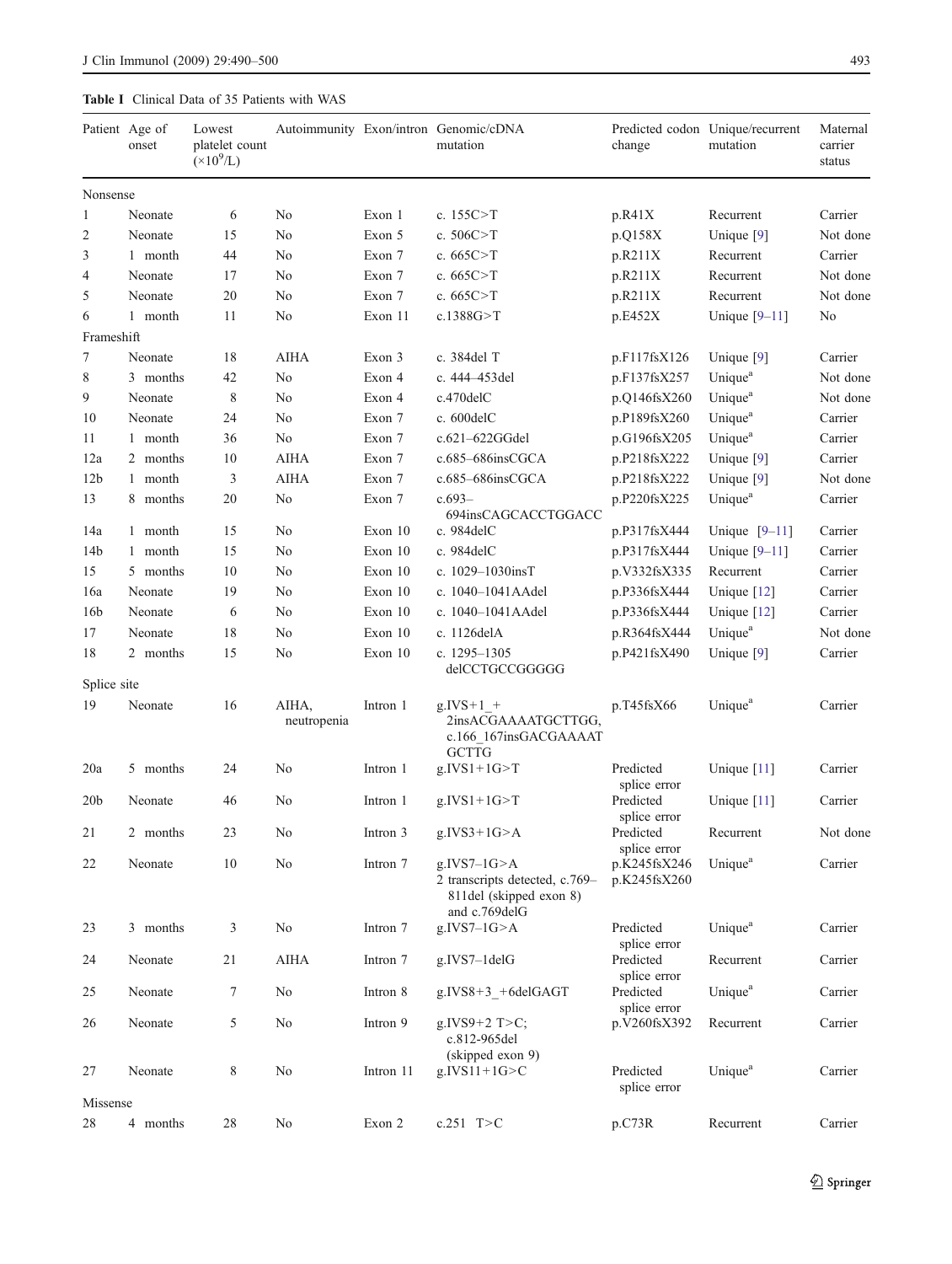<span id="page-4-0"></span>Table I (continued)

|             | Patient Age of<br>onset | Lowest<br>platelet count<br>$(\times 10^9$ /L) |      |        | Autoimmunity Exon/intron Genomic/cDNA<br>mutation | change                  | Predicted codon Unique/recurrent<br>mutation | Maternal<br>carrier<br>status |
|-------------|-------------------------|------------------------------------------------|------|--------|---------------------------------------------------|-------------------------|----------------------------------------------|-------------------------------|
| Complex     |                         |                                                |      |        |                                                   |                         |                                              |                               |
| 29          | 5 months                | 9                                              | No   | Exon 1 | c.69G $>$ C+c.96delA                              | $p.G12A+$<br>p.N21fsX44 | Both were unique <sup>a</sup> Carrier        |                               |
| No Mutation |                         |                                                |      |        |                                                   |                         |                                              |                               |
| 30          | Neonate                 | 10                                             | AIHA | -      | No mutation found                                 |                         |                                              |                               |
| 31          | month                   | 75                                             | No   |        | No mutation found                                 |                         |                                              |                               |

Mutation was identified in 33 patients. Unique mutations were those only identified in the Chinese Population

AIHA autoimmune hemolytic anemia

a Denoted novel mutation

the distributions across different domains are illustrated in Fig. [2](#page-5-0). There were 34 mutation events of which two different mutations occurred in one single patient (P29, p. G12A+p.N21fsX44). Eight mutations occurring in 12 patients were previously reported by our group [[8,](#page-10-0) [9](#page-10-0)], Jiang et al. [[10,](#page-10-0) [11](#page-10-0)], and Zhang et al. [[12\]](#page-10-0); all of them were unique mutations within this patient population. Thirteen were novel mutations. Out of the 34 mutation events, 16 were frameshift  $(47.1\%)$ , and ten were splice site  $(29.4\%)$ mutations. Genetic study for maternal carrier status was carried out in 22 mothers; 21 were confirmed to be heterozygous for the mutation detected in their child/ children, and four of them had more than one affected male offspring.

Single nucleotide insertions or deletions were found in seven families, and two-nucleotide deletions were found in two families. Insertion or deletion of ≥10 nucleotides occurred in four patients. P19 had insertion of 14 nucleotides in the exon 1/intron 1 junction, and revertant mosaicism was identified. The mutant was found in the B lymphocytes and CD3-mononuclear cells, while the wildtype sequence was present in the CD3+ T lymphocytes (manuscript in preparation).

Hematopoietic Stem Cell Transplantation

The clinical features and transplant course of the nine patients who received HSCT were summarized in Table [II](#page-6-0). All patients underwent HSCT before their fifth birthday, with a mean age of  $22.1 \pm 18.6$  months. Splenectomy was performed in five patients before HSCT (P2, P7, P12a, P19, and P30).

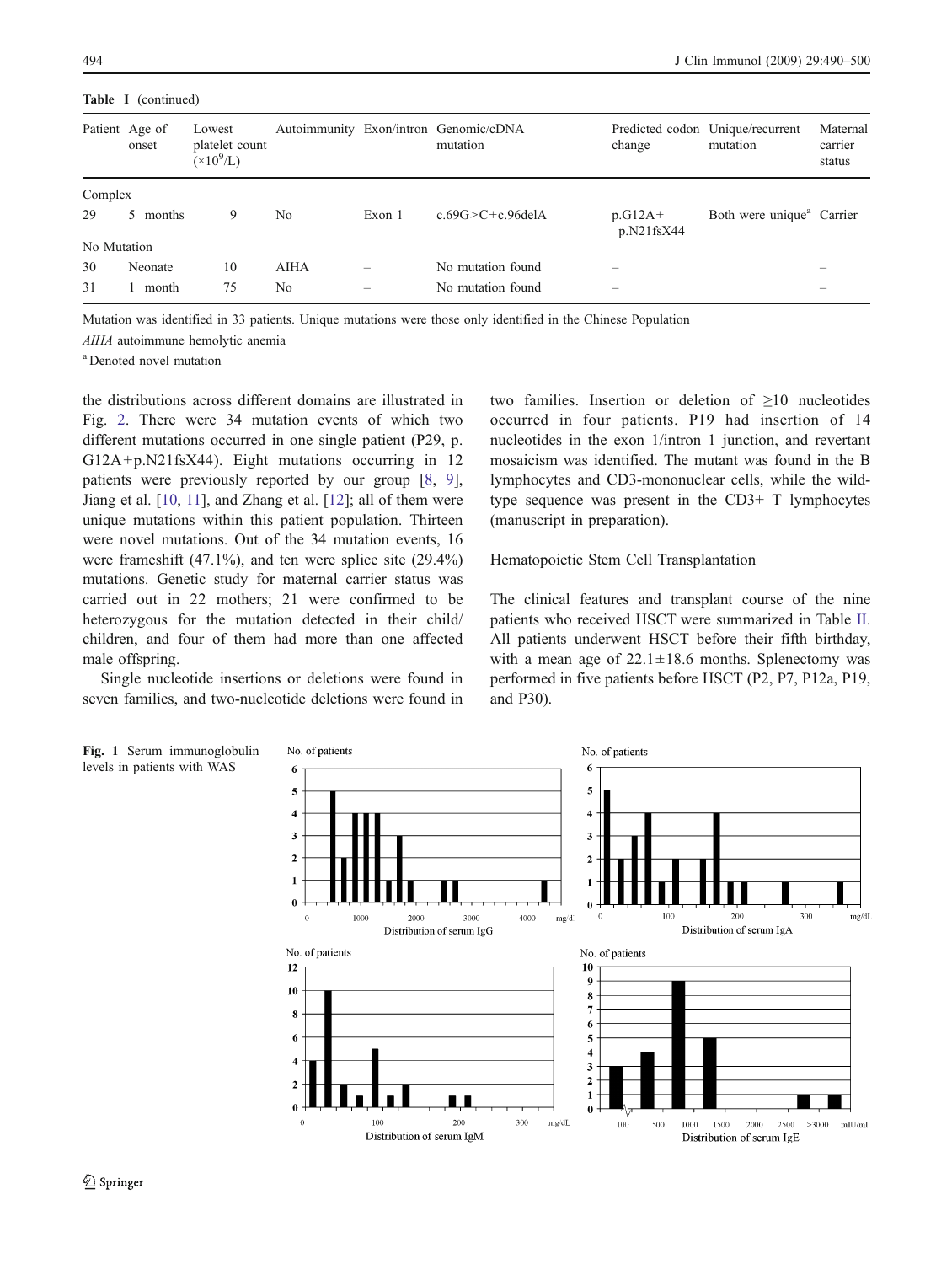<span id="page-5-0"></span>Fig. 2 WASP mutations identified in 29 kindreds, as indicated according to their positions in the protein sequence and exon/ intron junctions. Asterisks G12A and N21fsX44 occurred in the same patient, otherwise, each symbol represents a single family with a WASP mutation. EVH 1, Ens/VASP homology 1 domain, BR basic region, GBD GTPase bending domain, PPPP proline-rich region, VH verprolin homology, CH cofilin homology, AR acidic region



#### Engraftment and Hematopoietic Reconstitution

None of the patients had graft rejection. All patients had neutrophil engraftment by D+30 (mean= $16.6 \pm 3.2$  days). Except three patients, all discontinued platelet transfusion by D+30. Post-transplant immune-mediated hemolysis and thrombocytopenia occurred in three patients, and details were shown in Table [III](#page-7-0). P12a had AIHA on D+68, which resolved with steroid, but on D+108, he developed immune thrombocytopenia, which was refractory to IVIG and steroid, and he finally underwent splenectomy. P12b developed immune thrombocytopenia and hemolytic anemia on D+30 and D+36, respectively. Anti-platelet antibodies were present, while his hemolytic anemia might be mediated by isohemagglutinins directed against recipient red cell antigens. Donor marrow had been plasma depleted, so the source of anti-A and anti-B antibodies could be other plasma containing products. Both resolved with IVIG. P19 had delayed erythroid (D+35) and platelet (D+43) engraftment with partial donor chimerism (66% on D+29). There was a major ABO mismatch, the post-transplant blood group was persistently of recipient type (O Rh+), and direct anti-globulin test (DAT) was all along positive. However, on D+78, platelet and Hb dropped to  $10 \times 10^9$ /L and 7.3 g/dL, respectively. DAT remained positive, and broad specificity auto-antibodies were identified in indirect anti-globulin test. At the same time, he also developed hypertension, ascites, raised serum creatinine, hypoalbuminemia, and nephroticrange proteinuria, but without fever or neurological symptoms. The overall impression was an overlap between autoimmune hemolytic anemia and transplant-associated thrombotic microangiopathy (TMA). He received two courses

of plasmapheresis followed by pulse methylprednisolone and mycophenolate mofetil but response was suboptimal. Rituximab 375 mg/m<sup>2</sup> weekly for four doses were then given. Improvement in hematological and renal parameters was observed after the third dose and normalized at 5 months post-transplant. Upon last assessment, all patients had normal hemogloblin level, platelet count, and MPV.

## Immune Reconstitution

Data on post-transplant immune reconstitution was available for the seven patients who received transplant in Hong Kong (Fig. [3\)](#page-8-0). All patients achieved CD3+ count >1,000/ μL by 12 months post-transplant. All patients had normal lymphocyte proliferative response to PHA, ConA, and PWM at a median time of 12 months (6–26 months). P7 had mild lymphopenia before transplant, and his lymphocyte count remained on the low side  $(1,786-2,011/\mu L)$  up to 36 months post-transplant, in particularly CD19 (207–  $371 \mu L$ ). Chimerism study revealed that the T cells were predominantly of donor origin, and he remained clinically well. P18 received MMRD and was the only patient with chronic GVHD in this cohort. He had delayed normalization of lymphocyte subsets and function at 26 months, and he had persistently low NK cell count  $(76-194/\mu L, 1.6-$ 6%) up to 36 months post-transplant. His CD4/CD8 ratio remained reversed (0.15–0.66). P30 received MUD BMT and had mixed donor chimerism, and he was noted to have gradual drop in ALC especially CD19 cells, and his MPV remained low (5.1 fL) despite normal platelet count. However, his lymphocyte proliferation was normal, and clinically, he remained well after BMT.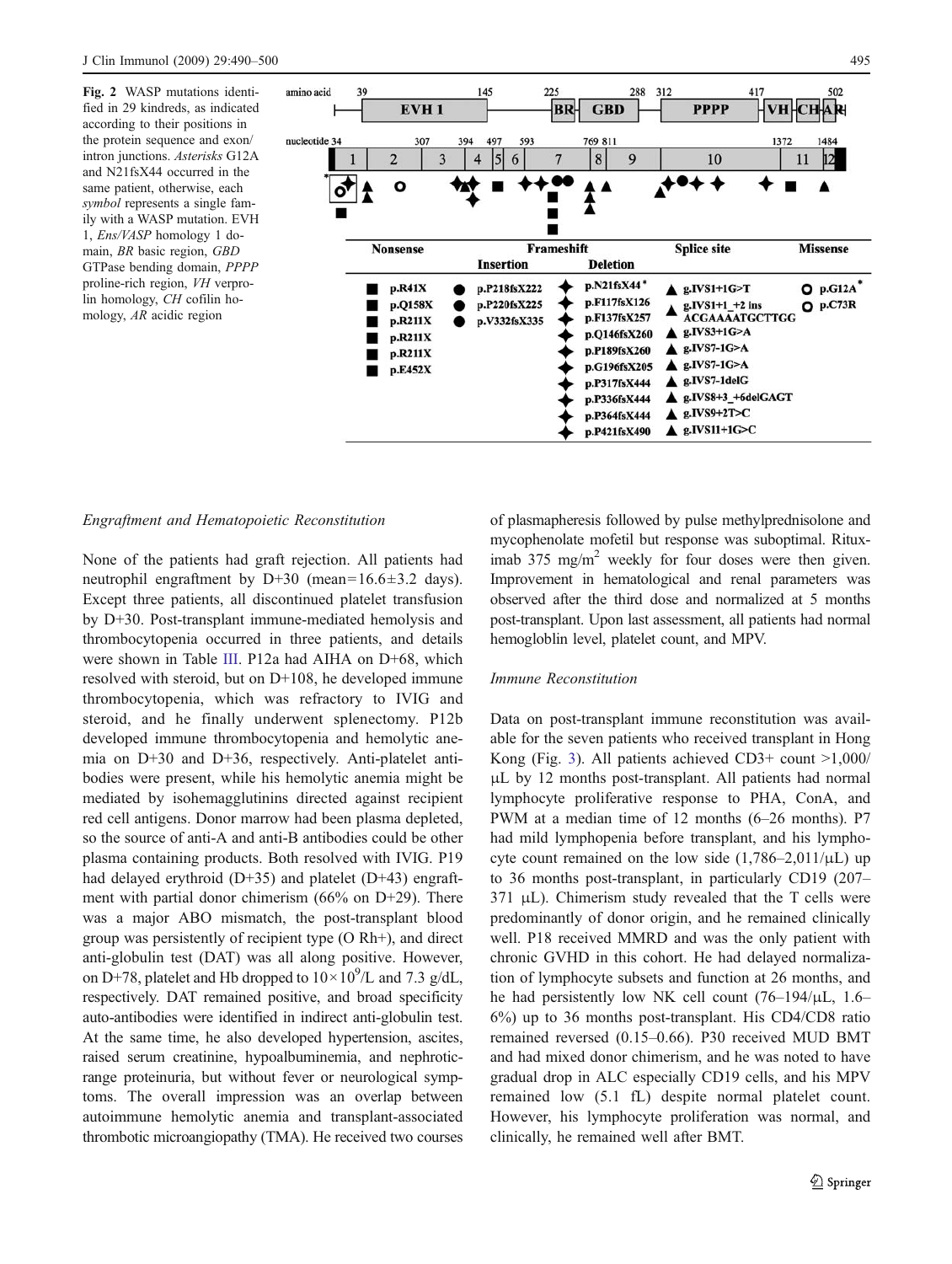| $\overline{\phantom{a}}$                                                               |                    |
|----------------------------------------------------------------------------------------|--------------------|
|                                                                                        |                    |
|                                                                                        |                    |
|                                                                                        |                    |
|                                                                                        |                    |
|                                                                                        |                    |
|                                                                                        |                    |
|                                                                                        |                    |
|                                                                                        |                    |
|                                                                                        |                    |
|                                                                                        |                    |
|                                                                                        |                    |
|                                                                                        |                    |
|                                                                                        |                    |
|                                                                                        |                    |
|                                                                                        |                    |
|                                                                                        |                    |
|                                                                                        |                    |
|                                                                                        |                    |
|                                                                                        |                    |
|                                                                                        |                    |
|                                                                                        |                    |
| j                                                                                      |                    |
|                                                                                        |                    |
|                                                                                        |                    |
|                                                                                        |                    |
|                                                                                        |                    |
|                                                                                        |                    |
|                                                                                        |                    |
|                                                                                        |                    |
|                                                                                        |                    |
|                                                                                        |                    |
|                                                                                        |                    |
| $\overline{a}$                                                                         |                    |
|                                                                                        |                    |
|                                                                                        |                    |
|                                                                                        |                    |
|                                                                                        |                    |
|                                                                                        |                    |
|                                                                                        |                    |
|                                                                                        |                    |
|                                                                                        |                    |
|                                                                                        |                    |
|                                                                                        |                    |
|                                                                                        |                    |
|                                                                                        |                    |
|                                                                                        |                    |
|                                                                                        |                    |
|                                                                                        |                    |
|                                                                                        |                    |
|                                                                                        |                    |
|                                                                                        |                    |
|                                                                                        |                    |
|                                                                                        |                    |
| i<br>!                                                                                 |                    |
|                                                                                        |                    |
|                                                                                        |                    |
|                                                                                        |                    |
|                                                                                        |                    |
|                                                                                        |                    |
|                                                                                        |                    |
|                                                                                        |                    |
|                                                                                        |                    |
|                                                                                        |                    |
|                                                                                        |                    |
|                                                                                        |                    |
|                                                                                        |                    |
|                                                                                        |                    |
|                                                                                        |                    |
|                                                                                        |                    |
|                                                                                        |                    |
| .<br>י                                                                                 |                    |
|                                                                                        |                    |
|                                                                                        |                    |
|                                                                                        |                    |
|                                                                                        |                    |
|                                                                                        |                    |
|                                                                                        |                    |
|                                                                                        |                    |
|                                                                                        |                    |
|                                                                                        |                    |
|                                                                                        |                    |
|                                                                                        |                    |
|                                                                                        |                    |
|                                                                                        |                    |
| -<br>-<br>-<br>-<br>-<br>-<br>-<br>-<br>-<br><br>-<br><br><br><br><br><br><br><br><br> | $\frac{1}{4}$<br>è |

<span id="page-6-0"></span>

|                 |                    |                                          |                                     |            |                               |                                           | Table II Clinical Characteristics of Nine Patients who Underwent Hemopoietic Stem Cell Transplant (HSCT) |                               |                                                                                      |                                   |                                                            |                                                                                                                                                                     |
|-----------------|--------------------|------------------------------------------|-------------------------------------|------------|-------------------------------|-------------------------------------------|----------------------------------------------------------------------------------------------------------|-------------------------------|--------------------------------------------------------------------------------------|-----------------------------------|------------------------------------------------------------|---------------------------------------------------------------------------------------------------------------------------------------------------------------------|
|                 | Patient Year<br>of | HSCT (months) (source)<br>Age at<br>HSCT | Type of<br>HSCT                     | <b>HLA</b> | Conditioning<br>match regimen | GVHD<br>(grade)                           | manifestations<br>autoimmune<br>Post-HSCT                                                                | Chimerism<br>(Donor<br>cells) | immunoreconstitution (months post- (years post-HSCT)<br>Time of cellular<br>(months) | IVIG stopped Current age<br>HSCT) |                                                            | Outcome and status<br>at last follow-up                                                                                                                             |
| $\frac{8}{2}$   | 1993               | 55                                       | (father), BM<br><b>MMRD</b>         | 4/6        | Campath-1<br>Bu, Cy,          | $\widehat{\Xi}$<br>Skin                   | Ë                                                                                                        | 100%                          | 26                                                                                   | 66                                | (14 years 6 months)<br>19 years 2 months                   | Last plt count $226 \times 10^9$ /L<br>Bronchiolitis obliterans.<br>Otherwise well without<br>functional impairment.<br>vitiligo and alopecia.<br>Chronic GVHD with |
| $\overline{ }$  | 1993               | 20                                       | (mother), BM<br><b>MMRD</b>         | 4/6        | Campath-1<br>Bu, Cy,          | 艺                                         | Ξ                                                                                                        | 100%                          | Γ                                                                                    | 84                                | (14 years 8 months)<br>16 years 6 months                   | Alive and well. Last plt<br>count $258 \times 10^9$ /L                                                                                                              |
| 30              | 1993               | 53                                       | MUD, BM                             | 6/6        | VP-16, CY,<br>B-CNU           | Skin (l)                                  | Ë                                                                                                        | 44%                           | 13                                                                                   | 77                                | 19 years 5 months<br>$(15 \text{ years})$                  | Alive and well. Last plt<br>count $177 \times 10^9$ /L                                                                                                              |
| $\mathbf{\sim}$ | 1997               | 13                                       | donor, BM<br>Matched-sib            | 6/6        | Bu, Cy,<br><b>ATG</b>         | Skin (III) Nil                            |                                                                                                          | 100%                          | $\approx$                                                                            | $\overline{24}$                   | (11 years 4 months)<br>12 years 1 months                   | Alive and well. Last plt<br>count $676 \times 10^9$ /L                                                                                                              |
| 12a             | 1997               | $\Box$                                   | <b>MUD, BM</b>                      | 8/8        | Bu, Cy,<br><b>ATG</b>         | Skin $\left(\!\!\left[\right]\!\!\right)$ | thrombocytopenia<br>neutropenia<br>AIHA,                                                                 | 100%                          | $\mathbf{r}$                                                                         | 20                                | (10 years 7 months)<br>11 years 6 months                   | Alive and well. Last plt<br>count $463 \times 10^9$ /L                                                                                                              |
| 12 <sub>b</sub> | 1998               | 13                                       | <b>MUD.BM</b>                       | 6/6        | Bu, Cy,<br><b>ATG</b>         | Ξ                                         | thrombocytopenia<br>AIHA.                                                                                | 40%                           | $\overline{c}$                                                                       | $60\,$                            | $(9 \text{ years } 9 \text{ months})$<br>10 years 2 months | Alive and well. Last plt<br>count $267 \times 10^9$ /L                                                                                                              |
| $\overline{19}$ | 2005               | $\overline{10}$                          | cord blood<br>MUD.                  |            | 10/10 Bu, Cy,                 | Skin (II)                                 | nephrotic-nephritic<br>thrombocytopenia.<br>syndrome<br>AIHA.                                            | 70%                           | $\overline{c}$                                                                       | $\overline{1}$                    | 3 years 10 months<br>$(3$ years)                           | Alive and well. Last plt<br>count $280 \times 10^9$ /L                                                                                                              |
| $\overline{10}$ | 2006               | ७                                        | donor (twin)<br>Matched-sib<br>PBSC |            | 10/10 Bu, Cy                  | Ξ                                         | Ξ                                                                                                        | 100%                          | $\circ$                                                                              | 5                                 | 2 years 2 months<br>(21 months)                            | Alive and well. Last plt<br>count $358 \times 10^9$ /L                                                                                                              |
| 22              | 2007               | 18                                       | <b>MUD,PBSC</b>                     |            | 10/10 Bu, Cy,                 | Skin $(1)$                                | $\overline{z}$                                                                                           | 100%                          | $\overline{2}$                                                                       |                                   | 2 years 10 months                                          | Alive and well. Last plt                                                                                                                                            |

10/10 Bu,  $Cy$ , ATG

Patients 2, 7, 12a, 12b, 18, 19, and 30 received transplant in Hong Kong [\[16\]](#page-10-0), while patients 10 and 22 received transplant at Xin Hua Hospital, Shanghai, China

Patients 2, 7, 12a, 12b, 18, 19, and 30 received transplant in Hong Kong [16], while patients 10 and 22 received transplant at Xin Hua Hospital, Shanghai, China

AIHA autoimmune hemolytic anemia, ATG anti-thymocyte globulin, B-CNU 1,3-bis (2-chloroethyl)-3-nitrosourea, BM bone marrow, Bu busulphan, Cy cyclophosphamide, GVHD graft-versus-

AIHA autoimmune hemolytic anemia, ATG anti-thymocyte globulin, B-CNU 1,3-bis (2-chloroethyl)-3-nitrosourea, BM bone marrow, Bu busulphan, Cy cyclophosphamide, GVHD graft-versus-<br>host disease, MMRD mismatched related donor,

host disease, MMRD mismatched related donor, MUD match-unrelated donor, PBSC peripheral blood stem cells, plt platelet

Skin $(1)$ 

(16 months)

 $2$  years 10 months<br>(16 months)

Alive and well. Last plt count  $228\times10^{9}$ /L

Alive and well. Last plt count  $228\times10^9/\text{L}$ 

Springer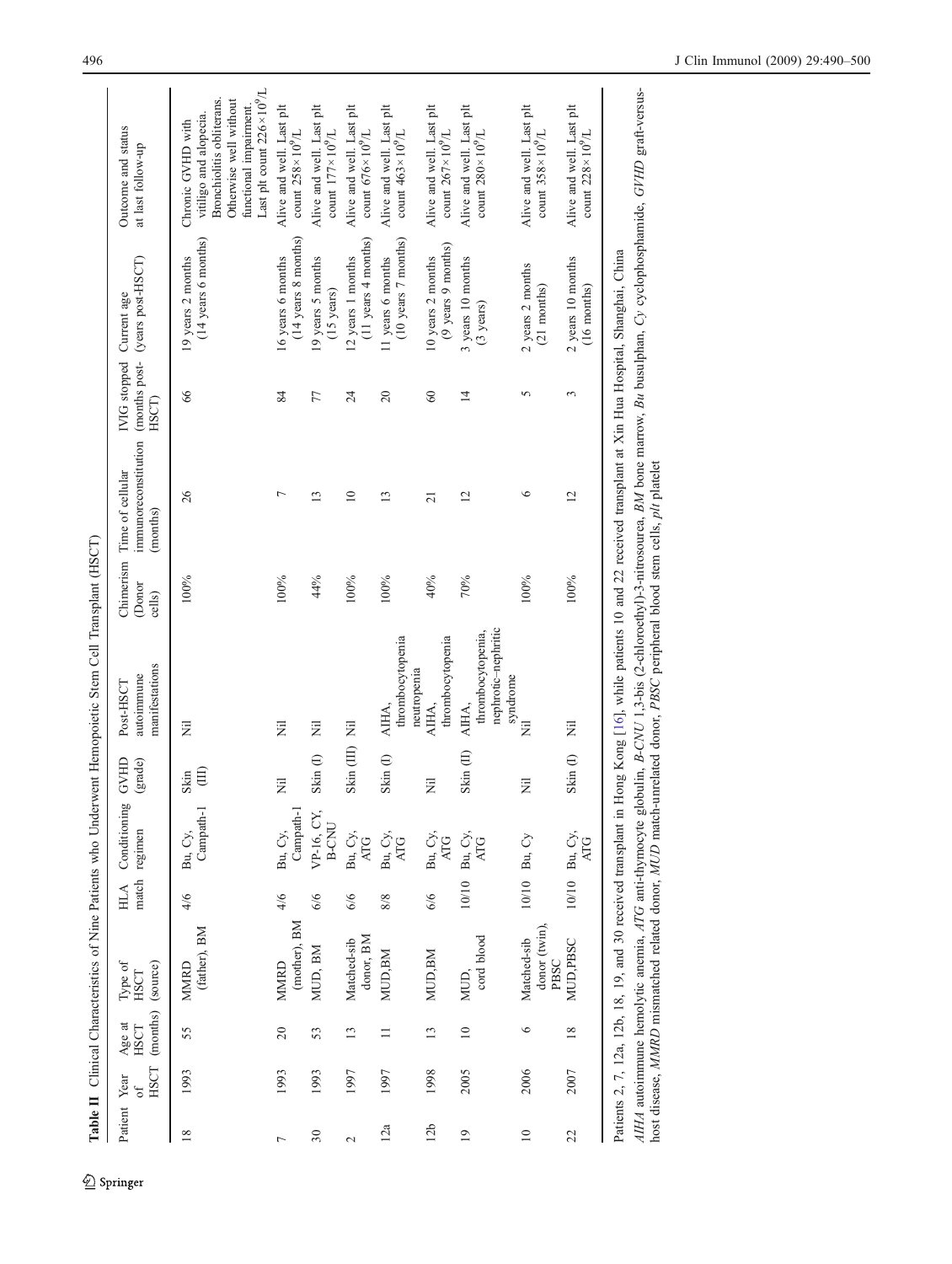<span id="page-7-0"></span>Table III Clinical Details of Three Patients with Post-transplant Immune Hemolytic Anemia and Thrombocytopenia

|                                                      | P <sub>12a</sub>                                                                                                  | P12b                                                                                                                                                    | P <sub>19</sub>                                                                                                                                                           |
|------------------------------------------------------|-------------------------------------------------------------------------------------------------------------------|---------------------------------------------------------------------------------------------------------------------------------------------------------|---------------------------------------------------------------------------------------------------------------------------------------------------------------------------|
| Type of HSCT/stem<br>cell source                     | MUD/red cell<br>depleted bone marrow                                                                              | MUD/plasma depleted<br>bone marrow                                                                                                                      | MUD/cord blood                                                                                                                                                            |
| Recipient blood group                                | O+                                                                                                                | $A+$                                                                                                                                                    | $O+$                                                                                                                                                                      |
| Donor blood group                                    | $_{\rm B+}$                                                                                                       | $O+$                                                                                                                                                    | $A+$                                                                                                                                                                      |
| History of AIHA<br>before HSCT                       | No                                                                                                                | Yes                                                                                                                                                     | Yes                                                                                                                                                                       |
| Neutrophil engraftment                               | $D+17$                                                                                                            | $D+12$                                                                                                                                                  | $D+32$                                                                                                                                                                    |
| Platelet engraftment                                 | $D+21$                                                                                                            | $D+19$                                                                                                                                                  | $D+43$                                                                                                                                                                    |
| Acute GVHD                                           | Acute skin GVHD grade I D+10.<br>Resolved without additional<br>immunosuppressive therapy                         | No                                                                                                                                                      | Acute skin GVHD grade III on<br>D+6. Resolved without additional<br>immunosuppressive therapy                                                                             |
| Chronic GVHD                                         | No                                                                                                                | No                                                                                                                                                      | No                                                                                                                                                                        |
| Hemolytic anemia                                     |                                                                                                                   |                                                                                                                                                         |                                                                                                                                                                           |
| Type                                                 | Autoimmune                                                                                                        | Autoimmune/passive<br>antibody transfer                                                                                                                 | Overlap of autoimmune and TMA                                                                                                                                             |
| Onset (days post-transplant)                         | $D+68$                                                                                                            | $D+36$                                                                                                                                                  | $D+78$                                                                                                                                                                    |
| Drop in Hb $(g/dL)$                                  | 4                                                                                                                 | 2.2                                                                                                                                                     | 2.4                                                                                                                                                                       |
| Blood transfusion required                           | Yes                                                                                                               | Yes                                                                                                                                                     | Yes                                                                                                                                                                       |
| Direct anti-globulin test                            | Positive                                                                                                          | Positive                                                                                                                                                | Positive                                                                                                                                                                  |
| RBC antibody                                         | AHG (polyspecific)+,<br>anti-IgG+, C3b/C3d+                                                                       | $AHG$ (polyspecific)+,<br>anti-IgG+, anti-complement                                                                                                    | $AHG$ (polyspecific)+,<br>anti-IgG+, C3b/C3d+                                                                                                                             |
|                                                      | Anti-B antibodies absent                                                                                          | Anti-A and Anti-B<br>antibodies present                                                                                                                 | Anti-A antibodies absent                                                                                                                                                  |
| Highest reticulocyte (%)                             | 25.5                                                                                                              | 7.9                                                                                                                                                     | 6.1                                                                                                                                                                       |
| Chimerism status                                     | DNA fingerprinting (BM):<br>$100\%$ donor                                                                         | DNA fingerprinting (BM):<br>$40\%$ donor                                                                                                                | DNA fingerprinting (PB): on<br>$D+81: 72\%$ donor                                                                                                                         |
| Treatment                                            | Steroid                                                                                                           | $IVIG \times 3$ doses                                                                                                                                   | Poor response to Plasmapheresis<br>and pulse methylprednisolone,<br>gradually resolved after rituximab.                                                                   |
| Outcome                                              | Resolved on D+92                                                                                                  | Resolved on D+43                                                                                                                                        | Resolved on D+138                                                                                                                                                         |
| Thrombocytopenia                                     |                                                                                                                   |                                                                                                                                                         |                                                                                                                                                                           |
| Type                                                 | Autoimmune                                                                                                        | Autoimmune                                                                                                                                              | ? Immune-mediated or TMA                                                                                                                                                  |
| onset (days post-transplant)                         | $Day+108$                                                                                                         | $D+30$                                                                                                                                                  | Persistent thrombocytopenia post-<br>transplant; independent of platelet<br>transfusion from D+43 Platelet count<br>dropped to $\langle 20 \times 10^9 \rangle$ from D+80 |
| Lowest platelet count<br>$(\times 10^9 \times 12/L)$ | 3                                                                                                                 | 25                                                                                                                                                      | 4                                                                                                                                                                         |
| Mean platelet volume (fL)                            | 7.7                                                                                                               | Normal                                                                                                                                                  | 12.5                                                                                                                                                                      |
| Anti-platelet antibodies                             | Negative                                                                                                          | Positive                                                                                                                                                | Not done                                                                                                                                                                  |
| Bone marrow examination                              | D+41: normal BM engraftment.<br>D+104: Adequate megakaryocytes<br>and normal in morphology.<br>Stable engraftment | $D+30$ : active erythropoiesis,<br>mildly reduced granulopoiesis<br>with normal maturation,<br>normal megakaryocytes. Normal<br>bone marrow engraftment | D+86: regeneration marrow with<br>active granulopoiesis, but only<br>few megakaryocytes and mildly<br>reduced erythropoiesis                                              |
| Platelet transfusion required Yes                    |                                                                                                                   | Yes                                                                                                                                                     | Yes                                                                                                                                                                       |
| Chimerism status                                     | $100\%$ donor                                                                                                     | 40% donor                                                                                                                                               | DNA fingerprinting (PB) on<br>$D+81: 72\%$ donor                                                                                                                          |
| Treatment                                            | Poor response to IVIG<br>and steroid                                                                              | As above                                                                                                                                                | As above                                                                                                                                                                  |
|                                                      | Splenectomy done on D+127                                                                                         |                                                                                                                                                         | Gradually resolved after rituximab                                                                                                                                        |
| Outcome                                              | Resolved at 6m post-transplant                                                                                    | Resolved on D+43                                                                                                                                        | Resolved at 5m post-transplant                                                                                                                                            |

AHG anti-human globulin, IVIG intravenous immunoglobulin, TMA thrombotic microangiopathy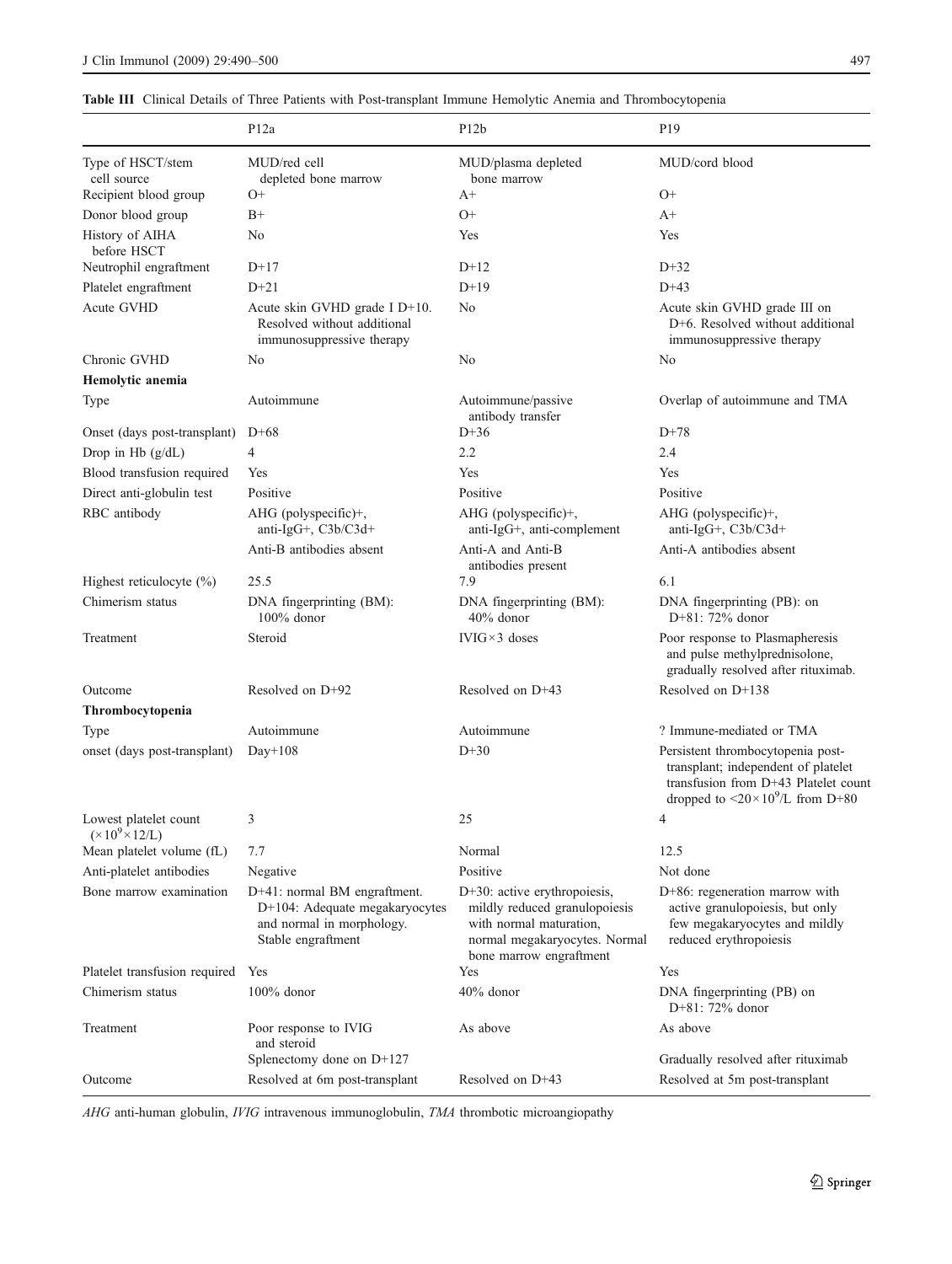<span id="page-8-0"></span>Fig. 3 Immune reconstitution following HSCT for WAS. Reconstitution of circulating T lymphocytes (a), B lymphocytes (b),  $CD3+T$  lymphocytes  $(c)$ , CD4+ T lymphocytes (d), CD8+ T lymphocytes (e), and NK cells (f) following HSCT are shown. Diamonds denote matched-sib transplant (P2), squares denote mismatched related transplant (P7and P18), and circles denote match-unrelated transplant (P12a, P12b, P19, and P30)



#### Outcome

The median post-transplant follow-up duration was 24 months (range 5–84 months). Six patients developed acute skin GVHD and three were grade 2 or above. P18 who received T-cell depleted, haploidentical BMT from his father suffered from the most stormy post-transplant course. He developed grade III skin GVHD, CMV viremia, pneumonitis, and enteritis leading to massive gastrointestinal bleeding, as well as reactivation of hepatitis B virus infection leading to liver derangement. The skin GVHD was resistant to high-dose steroid and cyclosporine; he was put on thalidomide but he later developed chronic skin GVHD with alopecia and vitiligo. He also had deranged lung function because of bronchiolitis obliterans. He remained functionally well up to the most recent followup. All other patients had complete disease remission, and none of them required second transplant. All the three patients who developed post-transplant autoimmune cytopenia resolved without sequelae. There was no severe infection or malignancy following HSCT, and all patients

had normal platelet count and T- and B-cell recovery within 2 years post-HSCT.

## Discussion

The present study described the largest cohort of WAS in the Chinese population. There was a predominance of frameshift, nonsense, and splice site mutations, which were predictive of absence or production of non-functional protein. p.R211X, locating at a CpG dinucleotide site, occurred in three unrelated kindreds (three of 29, 10.3%). It was a mutation hotspot and was reported in more than ten families worldwide [\(http://](http://homepage.mac.com/kohsukeimai/wasp/WASPbase.html) [homepage.mac.com/kohsukeimai/wasp/WASPbase.html](http://homepage.mac.com/kohsukeimai/wasp/WASPbase.html)). Only two missense mutations were found in this cohort. Amino acid substitution p.G12A (69G>C) occurred in P29 who also had a frameshift mutation p.N21fsX44. G12 is located in the pleckstrin homology domain close to the Nterminal region of WASP and is thought to be important for membrane targeting of the cytoplasmic protein [[18](#page-10-0)]. As both glycine and alanine are tiny and hydrophobic residues, it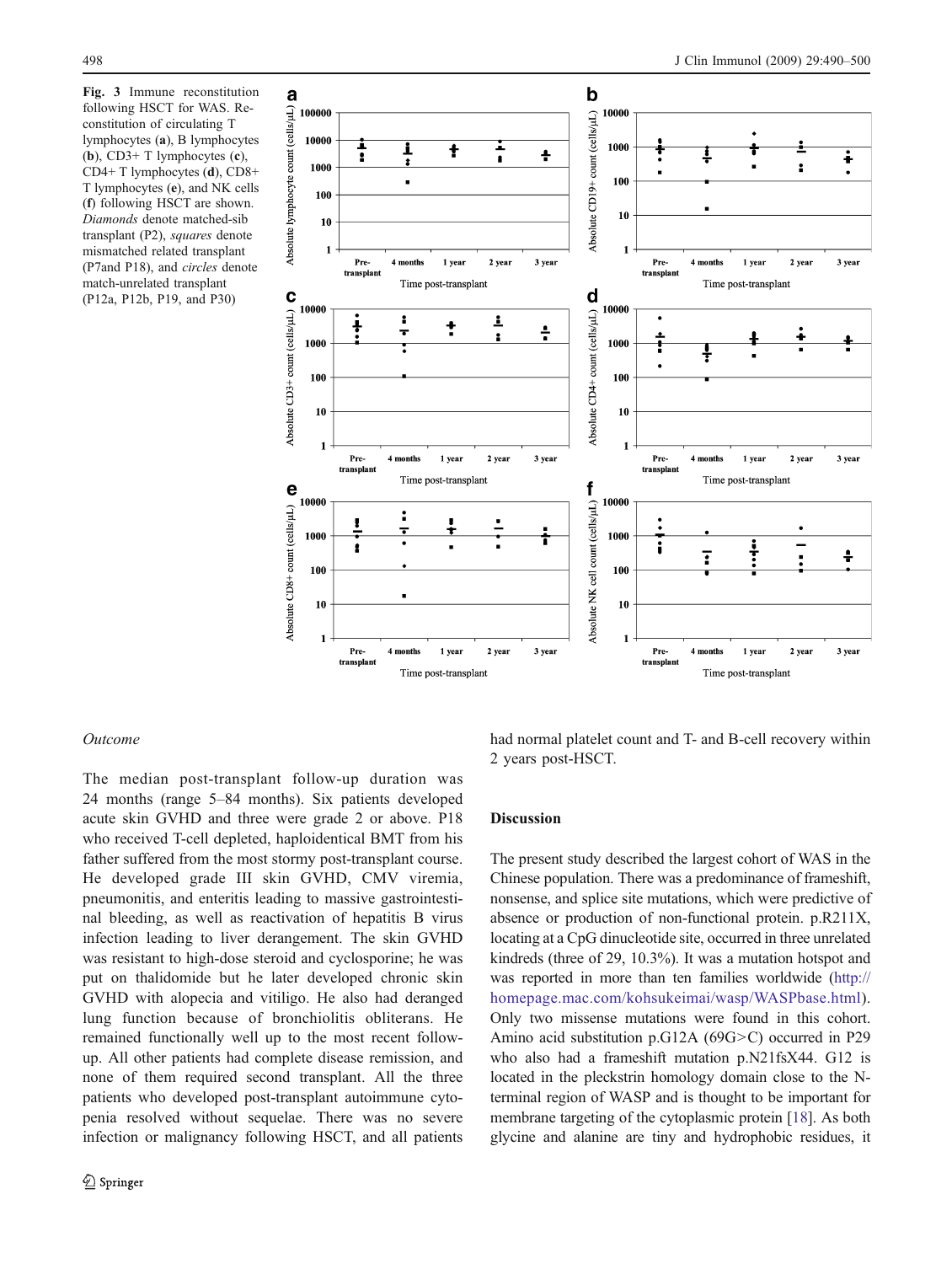could be predicted that the structure and function were largely preserved, so the frameshift p.N21fsX44 was more likely to be the disease-causing mutation in P29. p.C73R was a recurrent mutation previously reported by Lemahieu et al. [[19\]](#page-10-0) and was associated with severe WAS phenotype and absence of WASP expression. In contrast to published case series in other ethnic groups [[5](#page-10-0)–[7](#page-10-0), [20](#page-10-0)–[22](#page-10-0)], no mild phenotype was found in our cohort. It is uncertain whether this was a genuine characteristic feature in the Chinese population or not, but it was possible that children with Xlinked thrombocytopenia were under-recognized and did not receive further investigation.

P30 developed EBV-related large B-cell lymphoma at an early age of 3 years. Patients with WAS are at high risk of developing malignant lymphoma, predominantly non-Hodgkin's lymphoma. The commonest histological subtype was large-cell immunoblastic lymphoma [[23\]](#page-10-0), as seen in our patient. In a multi-institutional survey of 154 patients, the average age at onset of lymphoma was 9.5 years, and the youngest developed lymphoma at 2 years of age [\[24](#page-10-0)]. Extranodal sites such as brain, small intestine, liver, and lungs were frequently involved. Most were high-grade tumor, and complete remission was difficult to achieve. It was reported that the incidence of lymphoma was highest among patients with splice site mutations (12.1%) compared with those having nonsense/frameshift mutations (9.2%) and missense mutations (3.2%). In particular, lymphoma occurred in three out of seven kindreds with IVS6+5 G>A [[25\]](#page-10-0). However, no mutation could be identified in our patient, despite having the classical WAS phenotype. With advances in HSCT especially with the promising outcome in MUD transplant, an increasing number of patients with WAS receive transplant at an earlier age and may therefore reduce the risk of developing malignancy in the long run. In the two most recently published studies on long-term outcome of 96 (study period 1979–2001) [[4\]](#page-10-0) and 57 (study period 1985–2004) [[26\]](#page-10-0) WAS patients, respectively, none of them developed malignancy following HSCT.

Post-transplant hemolysis and thrombocytopenia occurred in three patients. They can be caused by multiple mechanisms and may be more complex in WAS patients who had intrinsic tendency to develop autoimmunity. In this cohort, all of these events occurred in patients receiving MUD transplant, but with variability in time and sequence of occurrence. P12a developed AIHA and immune thromobocytopenia 40 days apart, the former resolved with steroid treatment, while the latter did not respond to IVIG and steroid, finally requiring splenectomy. Thrombocytopenia in P12a and P12b occurred after normalization of MPV and stable myeloid engraftment, so was likely to be immune-mediated. The situation in P19 was even more complex; he had prolonged thrombocytopenia and anemia

in the early post-transplant period contributed by mixed chimersim and major ABO incompatibility, which accounted for hemolysis and delayed erythroid engraftment. However, hemolysis occurring since D+78 was attributable to multiple mechanisms, including autoimmune and thrombotic microangiopathy. In a recent multi-centered collaborative study in Europe [[4\]](#page-10-0), autoimmunity was noted more frequently in recipients of MUD (28%) and MMRD (26%) compared with matched sibling or parent donors (11%). A strong association was noted between autoimmunity and mixed/split chimerism, suggesting that autoimmune manifestations might be mediated by residual host lymphocytes. Our study was limited by the lack of data on immunoreconstitution at the time of autoimmune manifestations, and detailed chimerism study on individual hematopoietic cell lineages was not available. Further studies on the interaction between host and donor B cells and T-regulatory cells may provide insights on post-transplant autoimmunity in WAS patients.

The overall outcome of HSCT in our cohort was excellent. One hundred percent survival within a followup duration of 3–15 years was achieved, and six patients were already over 10 years post-transplant. There was no mortality, and all patients had complete disease remission. In keeping with past reports, the patient who received MMRD BMT had the worst outcome and suffered from chronic GVHD and bronchiolitis obliterans as sequelae of BMT. In other published series, the overall 5-year survival rate in various donor types was 70–78.2% [[3,](#page-10-0) [4](#page-10-0), [26,](#page-10-0) [27](#page-10-0)]. While it has long been recognized that patients receiving MSD transplant had better outcome, the two most recent cohort (Kobayashi et al. 1985–2004 [[26\]](#page-10-0) and Pai et al. 1990–2005 [[27\]](#page-10-0)) showed that the survival rate in MUD was up to 80% especially in patients who received transplant at younger age. Early diagnosis is therefore pivotal in the overall prognosis of patients with classical WAS. In particular, early initiation of transplant workup and MUD search is important for patients without HLA-matched siblings, as long-term survival equivalent to MSD could be achieved if MUD transplant is performed before 5 years of age [\[3](#page-10-0)]. Gene therapy has shown promise in pre-clinical studies and may constitute a novel therapeutic option for WAS in the future [\[28](#page-10-0), [29](#page-10-0)].

With improved knowledge among pediatricians and better diagnostic facilities, there has been a rapid increase in the number of children diagnosed with PID in China in the past decade. Indeed, over 70% of the patients from Mainland China in this cohort were born within the last 5 years. There has been concerted effort to establish a multi-center network and PID patient registry [\[30](#page-10-0), [31](#page-10-0)], and HSCT is currently under development in a number of centers. The success of HSCT in PID relies heavily on timely diagnosis, accessibility to spe